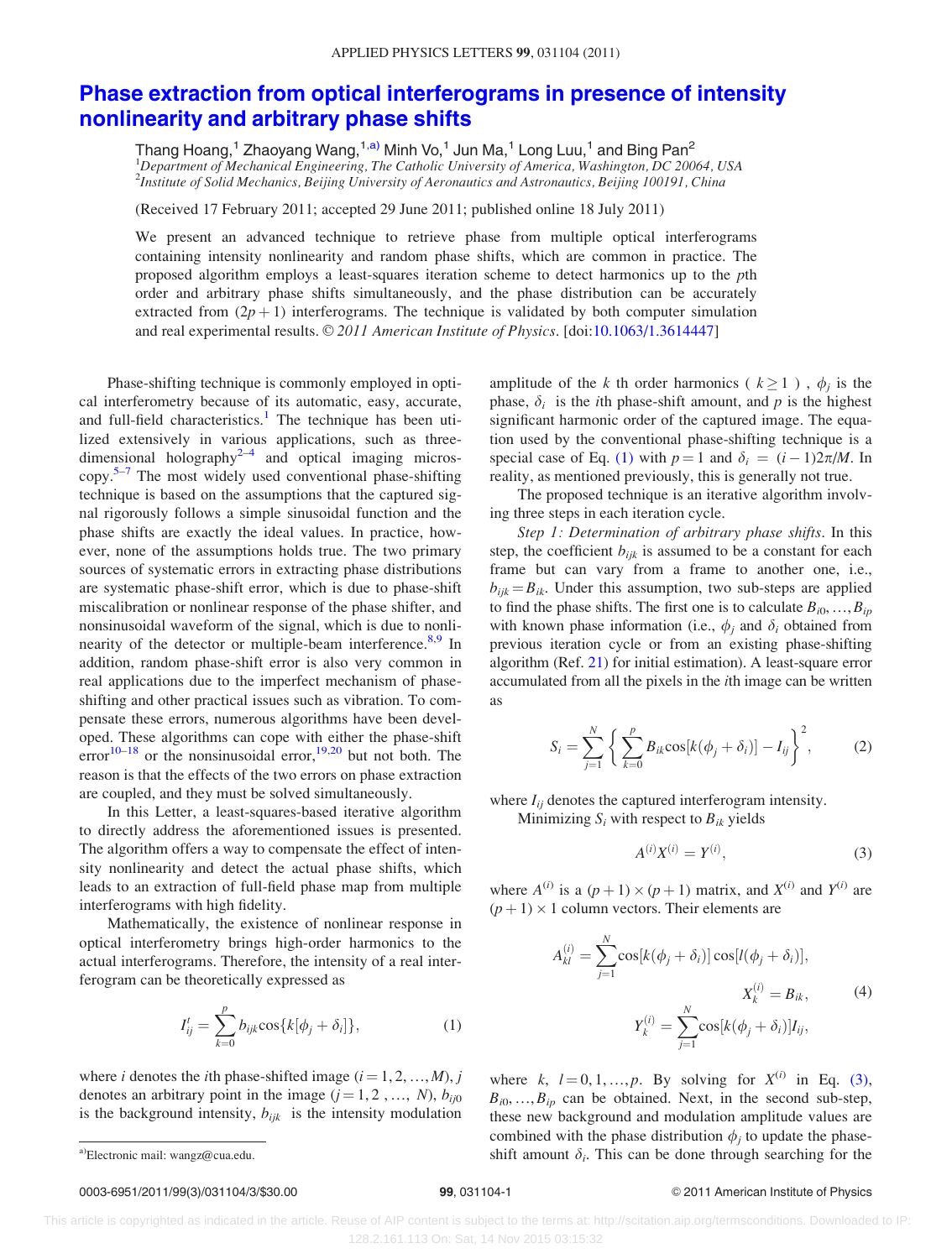<span id="page-1-0"></span>new phase shift in a range around the current one to minimize the following least-squares sum

$$
S_i = \sum_{j=1}^N \left\{ \sum_{k=0}^p B_{ik} \cos[k(\phi_j + \delta_i + \Delta_i)] - I_{ij} \right\}^2, \quad (5)
$$

where  $\Delta_i \in (-\Delta_{max}, \Delta_{max})$  and  $\Delta_{max}$  is a predefined threshold value. In this Letter,  $\Delta_{max}$  is set to  $\pi/2$  or 90°, and the finest searching step increment is 0.0001 rad or 0.0057°. After this step, the phase shift is updated as an adjustment of the previous value by  $\delta_i^{(new)} = \delta_i^{(old)} + \Delta_i$ .

Step 2: Determination of phase distribution. In this step, it is assumed that the coefficient  $b_{ijk}$  is a function of pixel location and does not have a frame-to-frame variation, i.e.,  $b_{ijk} = B_{ik}$ . Similar to step 1, two sub-steps are conducted here. With phase  $\phi_i$  obtained from the previous cycle and  $\delta_i$  updated in step 1 of the current cycle, the least-squares error is

$$
S_{j} = \sum_{i=1}^{M} \left\{ \sum_{k=0}^{p} B_{jk} \cos[k(\phi_{j} + \delta_{i})] - I_{ij} \right\}^{2},
$$
 (6)

and this yields

$$
A^{(j)}X^{(j)} = Y^{(j)},\tag{7}
$$

where the elements of matrix  $A^{(j)}$  and column vectors  $X^{(j)}$ and  $Y^{(j)}$  are

$$
A_{kl}^{(j)} = \sum_{i=1}^{M} \cos[k(\phi_j + \delta_i)] \cos[l(\phi_j + \delta_i)],
$$
  
\n
$$
X_k^{(j)} = B_{jk},
$$
  
\n
$$
Y_k^{(j)} = \sum_{i=1}^{M} \cos[k(\phi_j + \delta_i))]I_{ij}.
$$
  
\n(8)

Solving Eq. [\(7\)](#page-2-0) yields  $B_{j0},...,B_{jp}$ . Then, similarly to step 1, the phase  $\phi_i$  can be updated by searching for  $\Delta_i$  in a range of  $(-\Delta_{max}, \Delta_{max})$  around its current value to minimize the leastsquares sum

$$
S_j = \sum_{i=1}^{M} \left\{ \sum_{k=0}^{p} B_{jk} \cos[k(\phi_j + \Delta_j + \delta_i)] - I_{ij} \right\}^2.
$$
 (9)

In this way, the phase is updated as  $(\phi_i + \Delta_i)$ .

Step 3: Convergence check. The iteration continues until the following convergence criterion is satisfied for each phase-shift value  $\delta_i$ :

$$
|(\delta_i^{(n)} - \delta_1^{(n)}) - (\delta_i^{(n-1)} - \delta_1^{(n-1)})| < \epsilon,\tag{10}
$$

where *n* denotes the number of iteration cycles and  $\epsilon$  is a predefined accuracy threshold (e.g.,  $10^{-4}$ ).

Equation [\(1\)](#page-2-0) involves unknowns  $b_{ijk}$ ,  $\phi_i$ , and  $\delta_i$ . Because the actual  $b_{ijk}$  generally does not have a frame-to-frame variation, the total number of unknowns is  $[(p+2) N+M]$ . Considering that the number of available equations is (MN), at least  $M = (p + 2) N/(N - 1)$  phase-shifted interferograms are required for the phase extraction. In reality, because the



FIG. 1. Interferograms used in the simulation.

proposed algorithm employs a least-squares approach to solve for the coupled unknowns, more images are typically demanded to ensure a trustworthy processing. We have conducted numerous simulation tests to find the proper M for each different  $p$ . The result shows that using four images for  $p = 1$  or  $(2p + 1)$  images for  $p > 1$  is capable of providing reliable analysis for all the tests, although some only require as few as  $(p+3)$  images. The tests also verify that the selected  $p$  can be larger than the actual highest harmonics order and more than  $(2p + 1)$  interferograms may be used for a selected  $p$ . If two or more interferograms have very close phase shifts that make the pixel-by-pixel difference between these interferograms indistinguishable, then more than  $(2p + 1)$  interferograms may be required to ensure a correct convergence and reliable analysis.

Figure 1 shows four representative interferograms used in the simulation, where case  $a$  is noise-free, case  $b$  involves high noise levels, case  $c$  contains high-frequency fringes, and case  $d$  includes nonuniform background, and the  $p$  values are 2, 3, 4, and 5, respectively. Table I illustrates a comparison of the root-mean-square errors (RMSE) of the fullfield phase distributions extracted using the conventional algorithm, Hibino's algorithm, $10$  advanced iteration algorithm (AIA), and the proposed algorithm. Hibino's algorithm and AIA are selected because the former is insensitive to quadratic and nonuniform phase shifts and the latter is among the best algorithms for analyzing arbitrarily phaseshifted interferograms in practice. The results clearly demonstrate the validity of the proposed algorithm. It is noteworthy that other simulation tests show that both the AIA and the proposed algorithms provide accurate results when there is no intensity nonlinearity (i.e.,  $p = 1$ ).

To avoid redundancy, only the simulation case  $d$  is elaborated here to demonstrate the effectiveness of the proposed algorithm. In the simulation, arbitrarily phase-shifted moiré interferograms representing the deformation field around a

TABLE I. RMSE of the phase distributions extracted by various algorithms (unit: radian).

|              | Case $a$ | Case b | Case $c$ | Case $d$ |
|--------------|----------|--------|----------|----------|
| Conventional | 0.3854   | 0.5033 | 0.2779   | 0.2004   |
| Hibino       | 0.4217   | 0.4357 | 0.2159   | 0.3572   |
| AIA          | 0.2701   | 0.1736 | 0.1245   | 0.1004   |
| Proposed     | 0.0101   | 0.0370 | 0.0127   | 0.0236   |